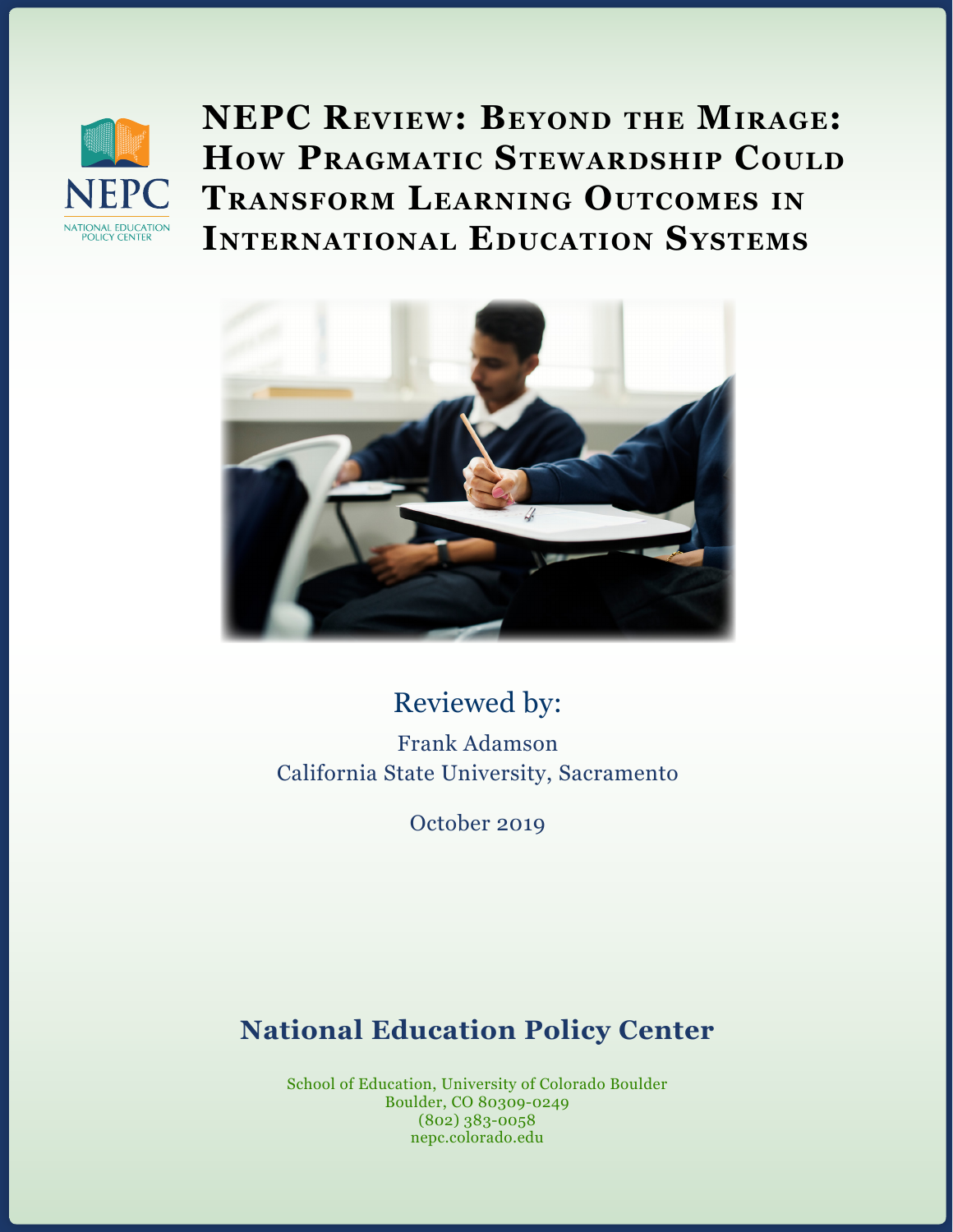# **Acknowledgements**

#### **NEPC Staff**

Kevin Welner Project Director

William Mathis Managing Director

Alex Molnar Publications Director

**Suggested Citation:** Adamson, F. (2019). *NEPC Review: "Beyond the Mirage: How Pragmatic Stewardship Could Transform Learning Outcomes in International Education Systems."* Boulder, CO: National Education Policy Center. Retrieved [date] from [http://nepc.colorado.edu/thinktank/](http://nepc.colorado.edu/thinktank/mirage) mirage.

**Funding**: This review was made possible in part by funding from the [Great Lakes Center for Educational Research and Practice](http://www.greatlakescenter.org).



 $\odot$  $\odot$ (cc

This work is licensed under a [Creative Commons Attribution-NonCommercial-](https://creativecommons.org/licenses/by-nc-nd/4.0/)BY NODerivatives 4.0 International License.

This publication is provided free of cost to NEPC's readers, who may make non-commercial use of it as long as NEPC and its author(s) are credited as the source. For inquiries about commercial use, please contact NEPC at [nepc@colorado.edu](mailto:nepc%40colorado.edu?subject=).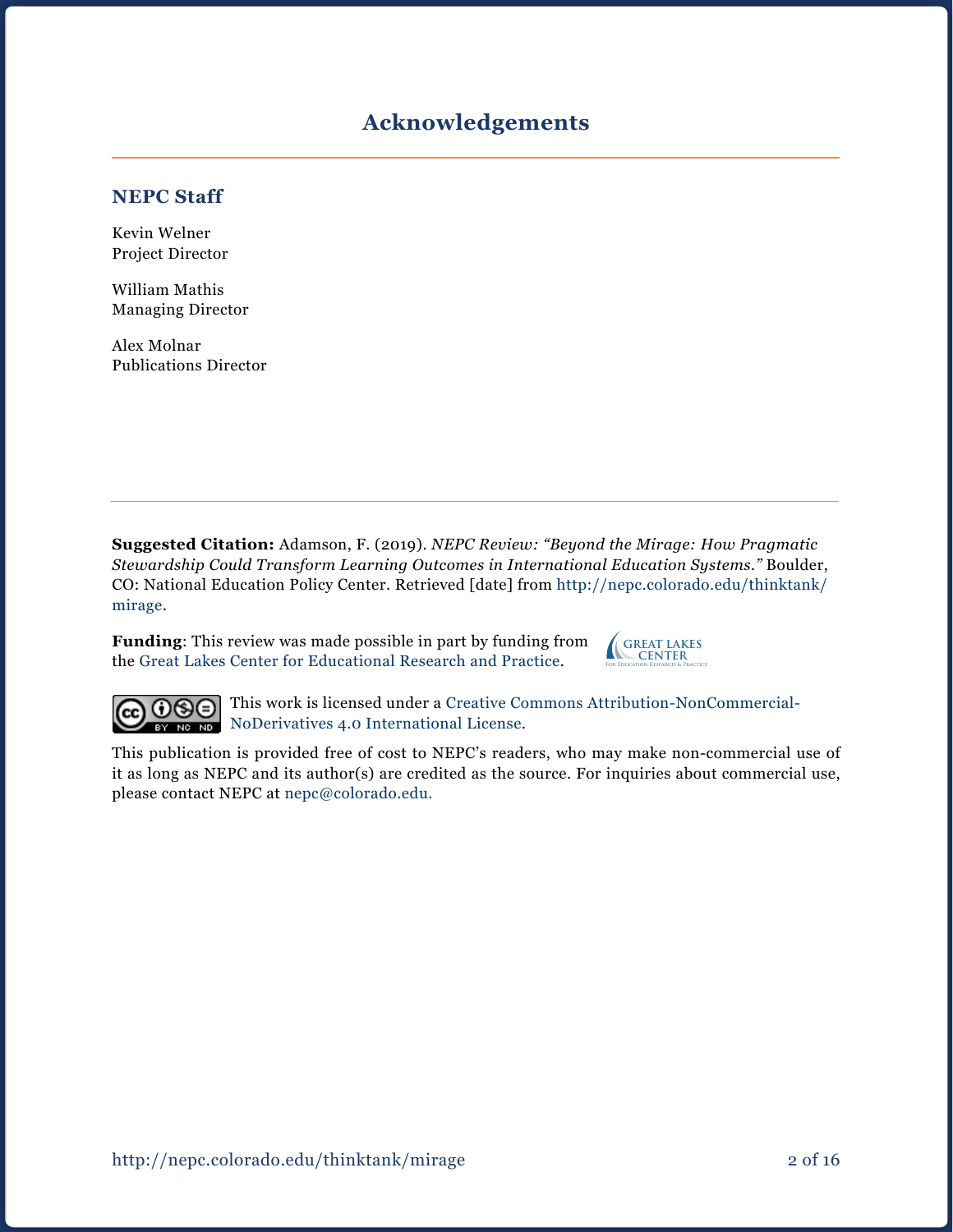

# NEPC Review: Beyond the Mirage: How Pragmatic Stewardship Could Transform Learning Outcomes in International Education Systems

Reviewed by:

Frank Adamson California State University, Sacramento

October 2019

## **Executive Summary**

A new report, *Beyond the Mirage: How Pragmatic Stewardship Could Transform Learning Outcomes in International Education Systems*, prescribes a shift in the leadership role of education ministers – from providers and guarantors of education to pragmatic stewards of education systems. Focusing on the organization of education sectors in the Global South, the report contends that this shift will address the need for higher quality education, rather than simply providing access to education. The "pragmatic stewardship" advocated in the report involves strategies that increasingly incorporate private actors. Accordingly, the report draws on four case studies of different types of private-sector involvement in education as examples of a broader shift by education ministers. However, each case contains limitations – some discussed, others not – that undermine their suitability as successful examples of divesting public education systems of their primary role as guarantors and providers of education. While the report claims to be "non-ideological" and "beyond the mirage" of the education privatization debate, the funders of the report (no publisher is listed) have a material stake in a main program cited as evidence, raising concerns about conflicts of interest. The use of questionable evidence and the conflicts of interest combine to render the report's recommendations unsubstantiated.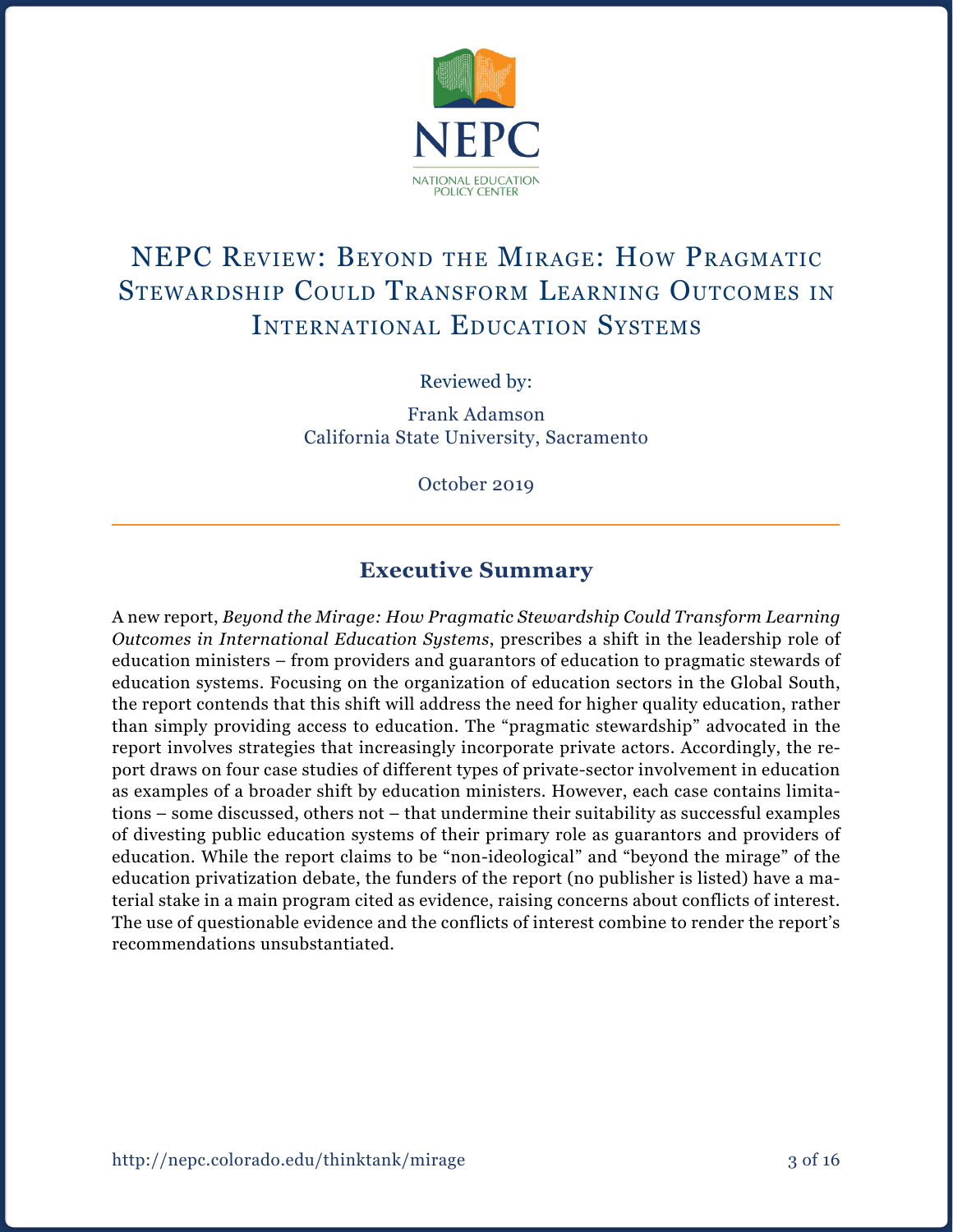

# NEPC Review: Beyond the Mirage: How Pragmatic Stewardship Could Transform Learning Outcomes in International Education Systems

Reviewed by:

Frank Adamson California State University, Sacramento

October 2019

# **I. Introduction**

Since the Education for All (EFA) movement began in Jomtien, Thailand in 1990, education stakeholders globally have recognized the need to not only increase primary school access, but to improve the quality of education as well.<sup>1</sup> A new report entitled *Beyond the Mirage: How Pragmatic Stewardship Could Transform Learning Outcomes in International Education Systems,* by Katelyn Donnelly, Arvind Nagarajan, and Ross Lescano Lipstein, begins with this goal of improving education quality.<sup>2</sup> The report provides a nested set of suggestions for this process, including reimagining education leadership as a "pragmatic stewardship" model – emphasizing monitoring, outcomes, and accountability – and providing an education ecosystem conducive to different types of education operators. The report then draws from four case studies of different approaches to education that include substantial private-actor involvement.

The report title *Beyond the Mirage* refers to the argument by the authors that the report moves beyond the public-private debate in education. Nevertheless, the report does begin with a chart showing how it distinguishes between public and private, differentiating between these types of schools in two areas: funding and operation. The report defines traditional public schools only as those *both* operated and funded publicly. Private schools are both operated and funded privately, while charter schools are publicly funded but privately operated. Vouchers and other privatization schemes blur the line between public and private funding and represent a key mechanism in some of the case studies presented in the report.

This review examines the evidentiary support for the findings and policy recommendations made in this report. Given the extensive scope and scale of the report's policy recommendations, the burden of proof should be equally high. Education policymakers worldwide are facing increased calls to involve private actors in their public education systems (if not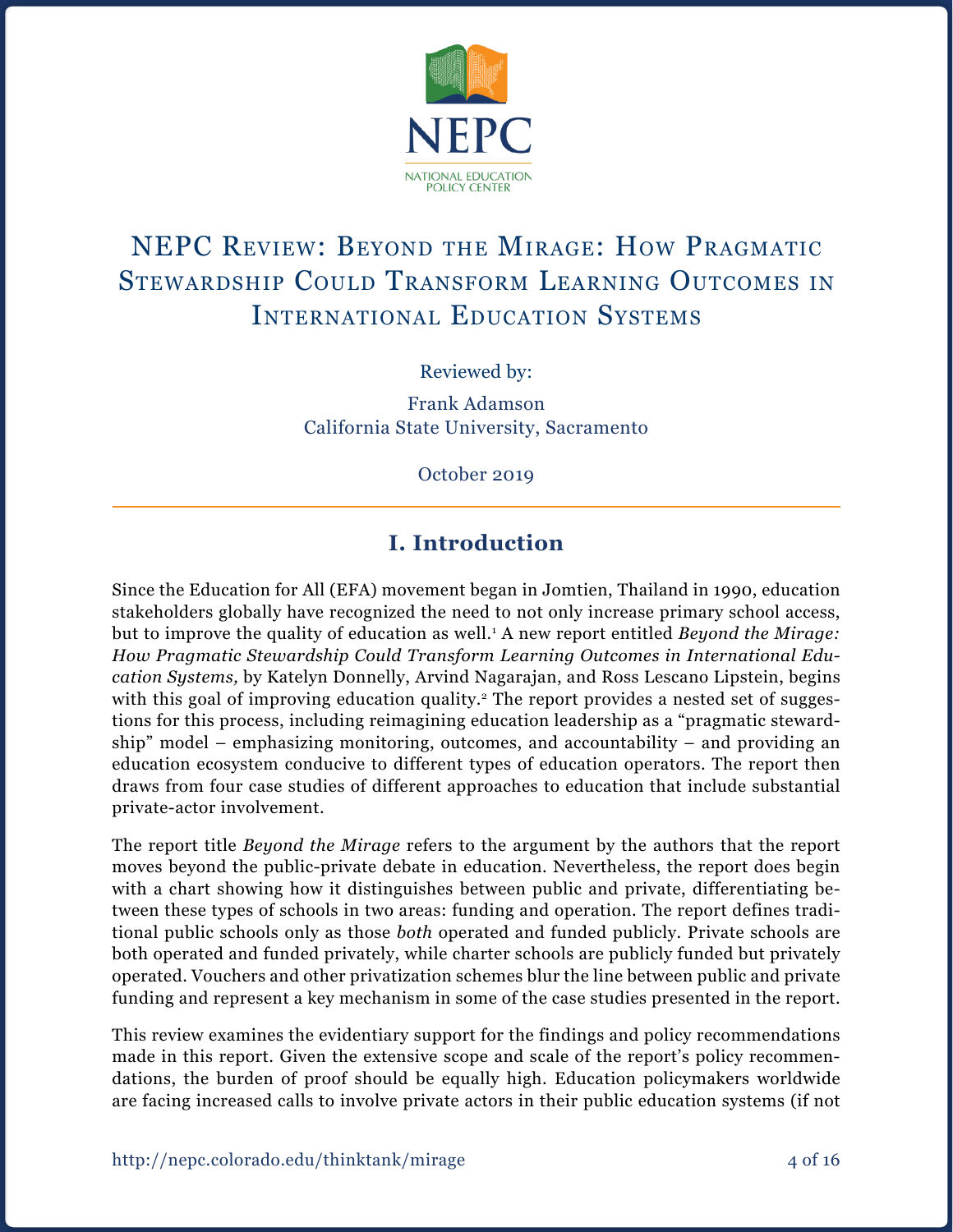already present). These policymakers will likely be interested in analyses of the empirical validity of reports, such as this one, that promote the expansion of this approach. Other education stakeholders also have an interest in the topic given the implications for every facet of education, from curriculum decisions to the role of testing, teacher preparation, certification, and the overall status of the field.

## **II. Findings and Conclusions of the Report**

The report offers a series of policy recommendations about the organization of education sectors in the Global South. The main recommendation of the report is for government officials to become stewards of education systems rather than providers and guarantors of public education. The report provides three models for this approach, discussed below, all with different levels and types of private-actor involvement: 1) drive delivery, 2) combine forces, and 3) unleash the citizen. These models are presented on a spectrum from "status quo" public systems to wholly "privatized systems" (p. 67). To implement these models, the report identifies key foci for education ministries: a focus on outcomes and results rather than inputs; a commitment to gathering and using timely, honest data; and (de)regulation allowing for increased private-actor involvement.

## **Drive Delivery**

On the spectrum from public to private provision of education, the drive delivery model involves mostly public delivery while allowing for some private-actor alternatives. Drive delivery does not represent a systemic shift. Rather, it's a precursor of models more saturated with private involvement. The report cites two main risks: backsliding and (de)regulation. Backsliding occurs when institutional turnover reorients the system to the public model because the drive delivery model does not include deep systemic changes. Regulatory risk occurs when additional output regulations (presumably such as accountability for test scores) are not accompanied by input deregulation (such as funding and staffing decisions). The report states that "regulators should approach their task as one of removing most traditional regulations" (p. 70). In practice, the report cites the softening teacher certification and accreditation to expand the teacher pool as an example of an important deregulatory step.

### **Combine Forces**

The combine forces model adds to the drive delivery model by opening up the operation of schools to non-governmental entities. This primarily occurs in two ways: through partnerships in the form of either school adoption or school management. In the school adoption model, the government contracts with private entities to manage teachers, such as in a turnaround situation for failing schools. In the school management model, the government outsources the entire education responsibility to private contractors. The report refers to a Liberian case study as an example of both types; private operators had the "ability to replace teachers" and had "first choice of fresh graduates joining the teaching force" (p. 73). Risks inherent to this approach include issues with partner selection, contracting, and enforcement.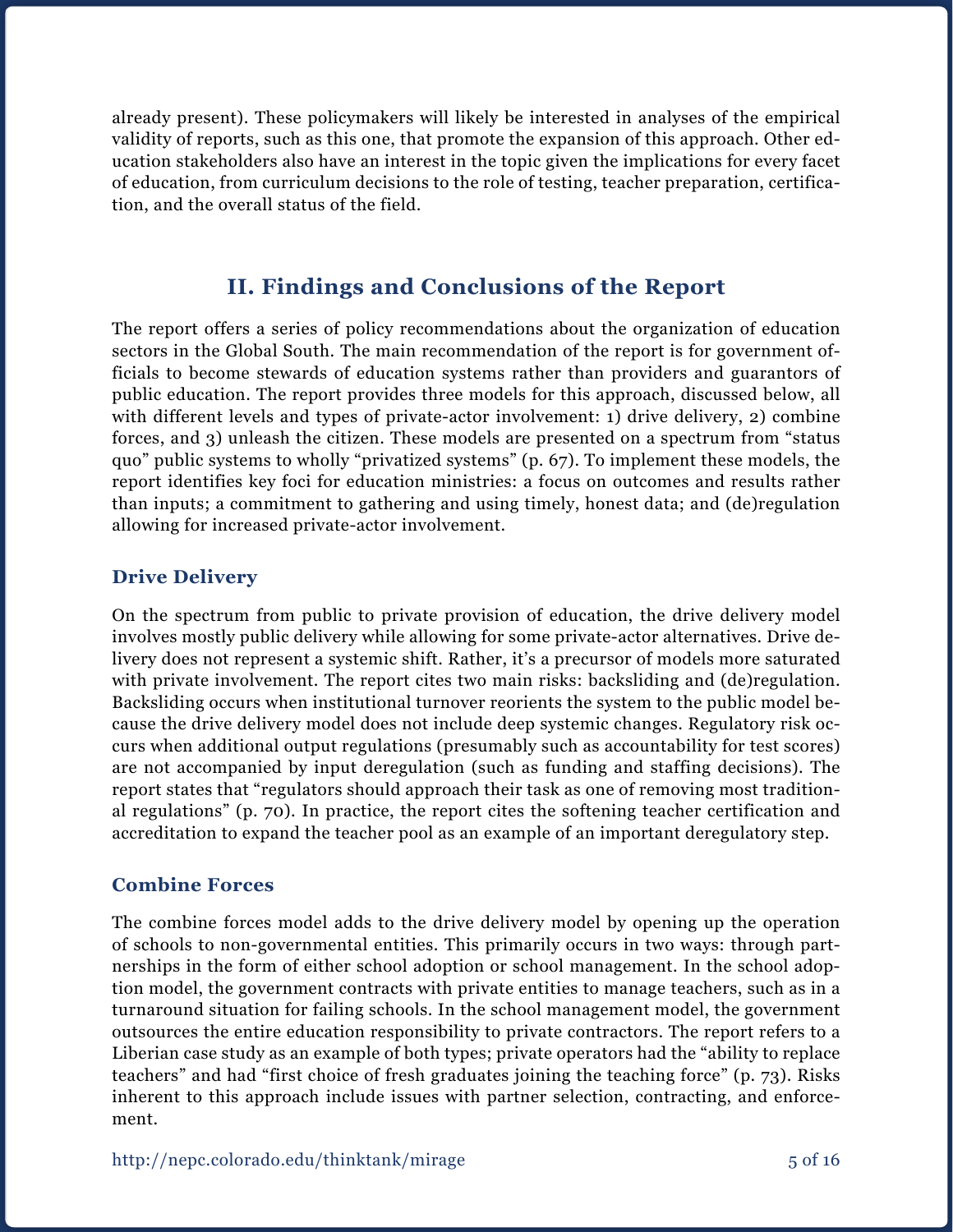## **Unleash the Citizen**

Short of entirely privatizing the system, the "unleash the citizen" model refers to voucher programs. Through vouchers, any provider – public, private, religious – can receive public money for enrolling students. The report mentions that the voucher efficacy evidence is mixed even while it justifies their use by stating that parents have already "voted with their feet" (p. 24). The report finds vouchers particularly applicable to low-income countries because "costs are high, teacher accountability is low, and reforming providers is difficult" (p. 76). The risks outlined in the report include lack of transparency around data (increasingly difficult with private actors) and corruption (a substantial risk when private entities receive public funds).

To implement any of the three suggested models, the report identifies nine recommendations for education system stewards in their process. The report details requirements for each of these steps, but briefly, the steps are:

- "1. Bold and sustained leadership
- 2. Accountable and continuous delivery
- 3. Well-enforced regulations to align incentives
- 4. Transparent measuring and data flow
- 5. Long-term mindset
- 6. Maintain flexibility for innovation and experimentation
- 7. Infuse the system with a culture of integrity, performance, and drive for results
- 8. Focus on end learning outcome results
- 9. A guiding coalition and ever widening circles of leadership to see the reform through" (p. 80)

The report concludes by reemphasizing the (allegedly) non-ideological approach taken, the role of education ministers as stewards, and the importance of private actors in education.

### **III. The Report's Rationale for Its Findings and Conclusions**

The report's rationale stems from historical trends and case studies. First, the report reviews some education history from the last 30 years, highlighting the achievements of the public sector in increasing access while pointing out the overall lack of progress on education quality, specifying areas that might have contributed to this issue. The report then delves into findings from case studies in four locations – Punjab, Pakistan; Liberia; the Philippines; and Delhi, India. These studies consist exclusively of cases with substantial roles for private actors rather than a representative sampling of global education, which is overwhelmingly provided by public systems.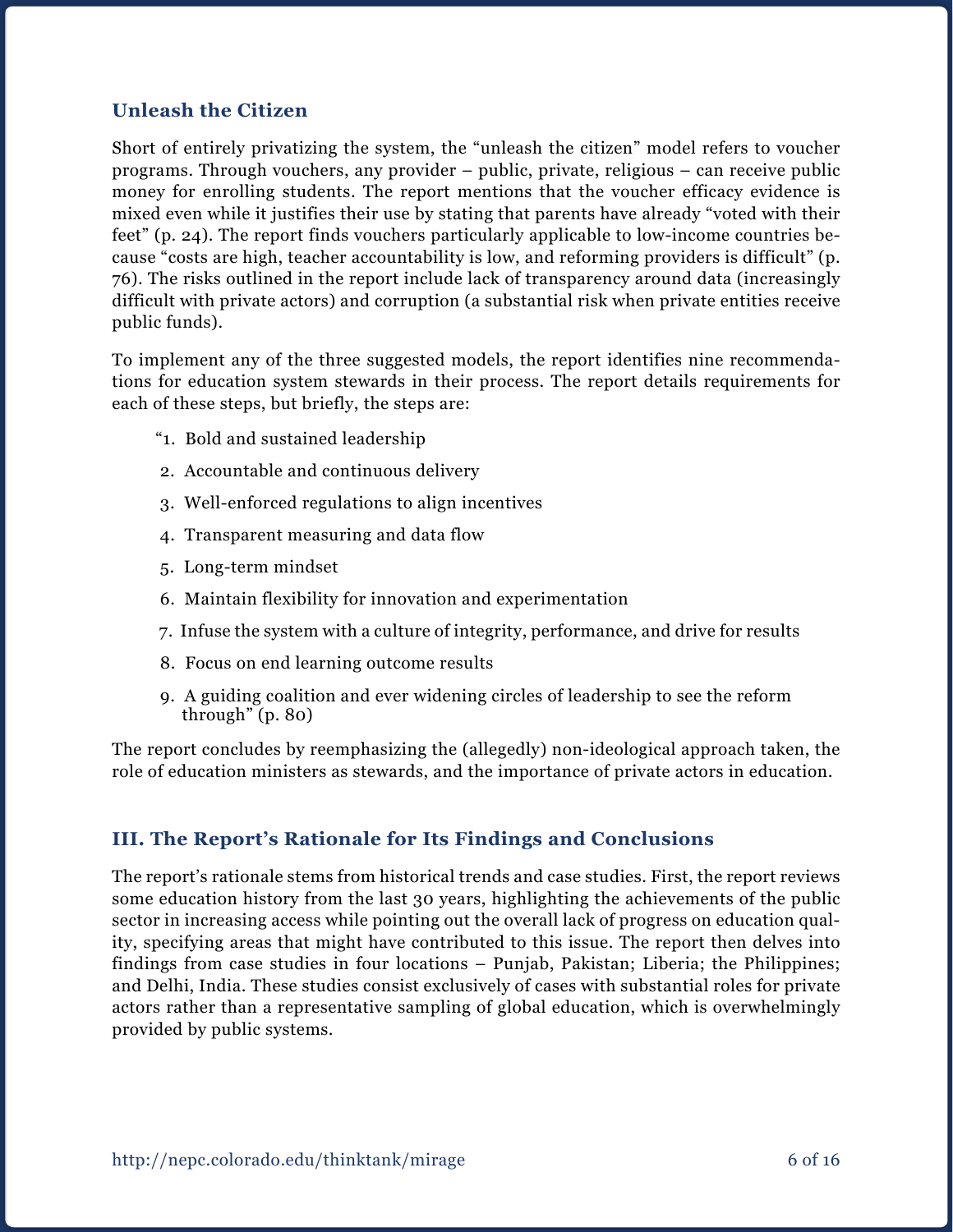#### **IV. The Report's Use of Research Literature**

The two research-based sections of this report cover the historical background and case studies of private actors in education. The report notes that it "is not a comprehensive review of the literature or the evidence, although we do cite studies from the leading academics and researchers" (p. 12). There is limited citation and use of leading research in the historical trend analysis, but it is largely missing in the case studies.

#### **Historical Review**

The historical review points out that while governments have improved access, gender parity, and expenditures in recent decades, the issues of out-of-school students, school completion, services for disabled students, and high-quality learning remain prevalent (p. 25). The citations for most of these issues include data from UNESCO, the World Bank, and international assessments, and identify key problems facing the global education community. According to the report, students will need to go beyond basic literacy and numeracy and acquire digital skills for 21<sup>st</sup> century economies. While these arguments address real issues, they also present a narrow workforce-production model of education based primarily on assessment scores, a perspective not taken in some of the highest performing countries, as discussed in Section VII below.

It is also important to note that the report does make an unsubstantiated causal claim that the "traditional focus on input-driven public provision of schooling has contributed to low learning outcomes in education systems around the low-income world" (p. 62). While education systems may not have produced sufficient levels of learning – or at least gains in test scores – one cannot causally attribute this to these systems. This is especially true for countries in the Global South navigating structural debt, global inequality, poverty, emergence from colonialism, and myriad other macroeconomic and political issues.

#### **Case Studies**

The case study section offers a unidimensional analysis, basing recommendations only on examples with significant roles for private actors. The four programs operate as follows. In Pakistan, three programs using vouchers and direct private-operator support operate in a high-stakes testing and accountability environment. During its recovery from the Ebola outbreak and civil war, Liberia instituted a trial of eight different private providers focused on flexibility, accountability, and measurement. The Philippines received a loan from the Asian Development Bank for the first six years of a voucher program that was later expanded from the primary level to include secondary schools. Finally, an intermediary organization in India was created to facilitate public-private partnerships, functioning as a quasi-governmental entity in administering private-actor involvement.

The report presents these cases as proof of the success of the privatization approach. However, very little evidence is provided to buttress this claim. In the four sections (17 pages) detailing these programs, only one citation is included, to a World Bank study that is not peer-reviewed. While it appears that the report utilizes information from other sources, that information is not identified or appropriately cited, so that the reader might have to read all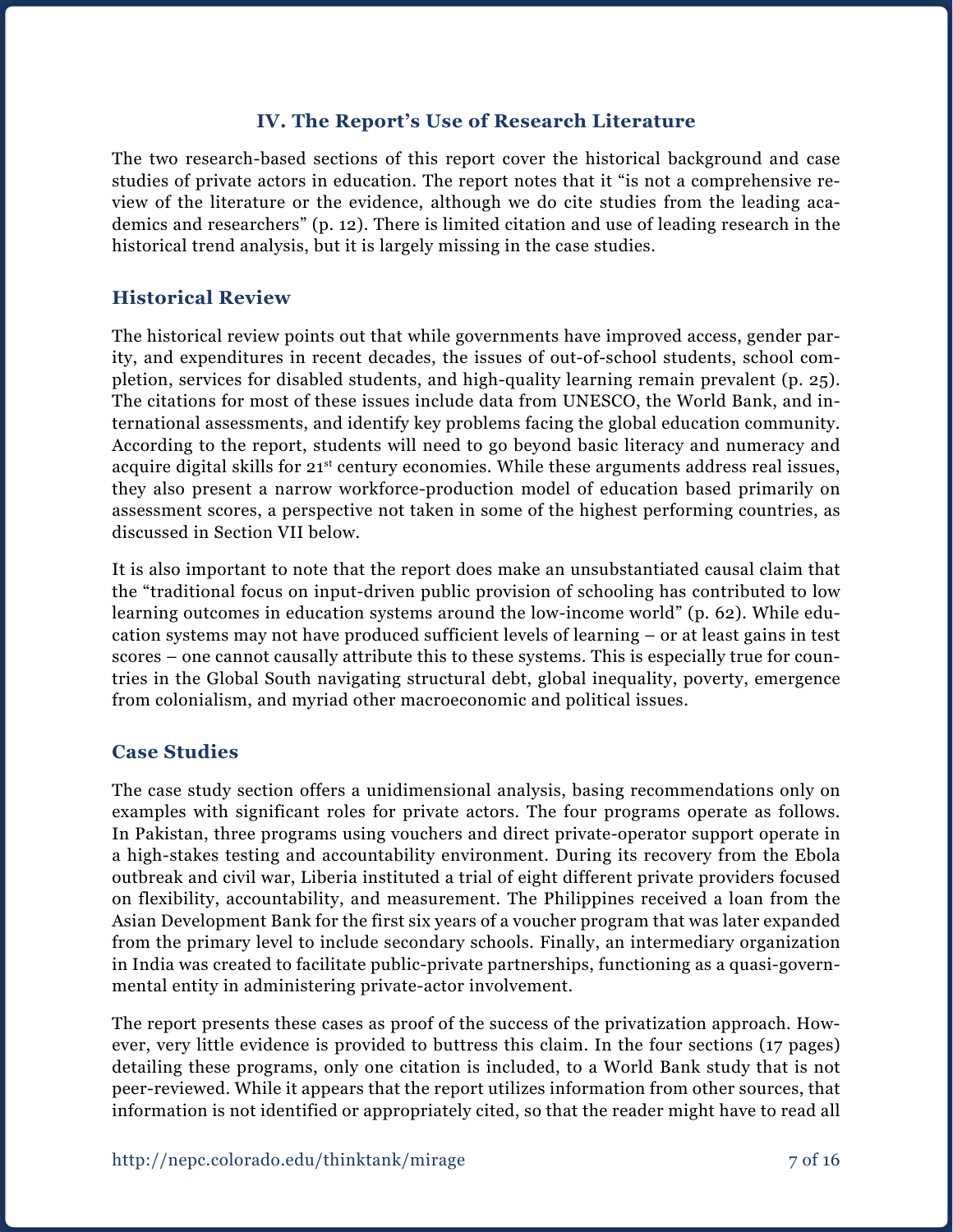45 references to unearth the relevant text. Of the 45 references, only six are peer-reviewed, and only one discusses a case study – Tooley and Dixon's review in the *Journal of School Choice*. 3 The overall lack of justification for the findings makes it impossible to properly evaluate the merit of the argument.

This problem is not unique to the country program evidence. In a section laying out the challenges, the report states that "the argument that inequity increases when alternative providers step in is not supported by evidence. Indeed, the research suggests that focusing on purely public provision delivers outcomes that are both insufficient and inequitable" (p. 12). However, the report offers no immediate citations for this claim and previously references only one peer-reviewed study about inequity (the Tooley and Dixon article). Furthermore, the report also cites a paper contradicting its equity claims. This causal inference study of districts in India states that:

While our results identify a potentially effective role for the recognised private unaided schools for securing higher literacy and enrolment, there is a need to look after the interests of the poor and the marginalised (e.g., female and low caste population) who are likely to be disadvantaged under private provision of basic schooling.4

This contradiction is problematic not only at the level of evidence, but more importantly because the most disadvantaged groups can become even more disadvantaged with the deployment of programs including private actors.

The broader literature shows that inequity increases when alternative providers become involved. An entire recapitulation of school choice research is not possible here, but substantial evidence shows increasing inequities as private-actor involvement increases. In the U.S. context, Levin showed 20 years ago that education choice correlated with increased segregation.5 More recently, Carnoy and Welner have aggregated voucher and neovoucher research, respectively, showing that voucher programs do not consistently correlate with higher achievement and can contribute to inequities in education.<sup>6</sup>

Charter school research also shows evidence of "cream-skimming," where charters enroll students who differ from their peers who remain in public schools in ways sometimes unaccounted for analytically.<sup>7</sup> However, other studies contest these findings.<sup>8</sup> Internationally, a recent 17-country quasi-experimental study also found that public-private partnership schools (the international term for charter schools) sort for more academically prepared students.9 Overall, the failure of the report to follow scientific convention, accurately state research claims, or cite appropriate evidence – while claiming to be evidence-based – does not imbue the reader with the necessary confidence to embark on the recommended largescale education changes, especially increasing private-actor involvement.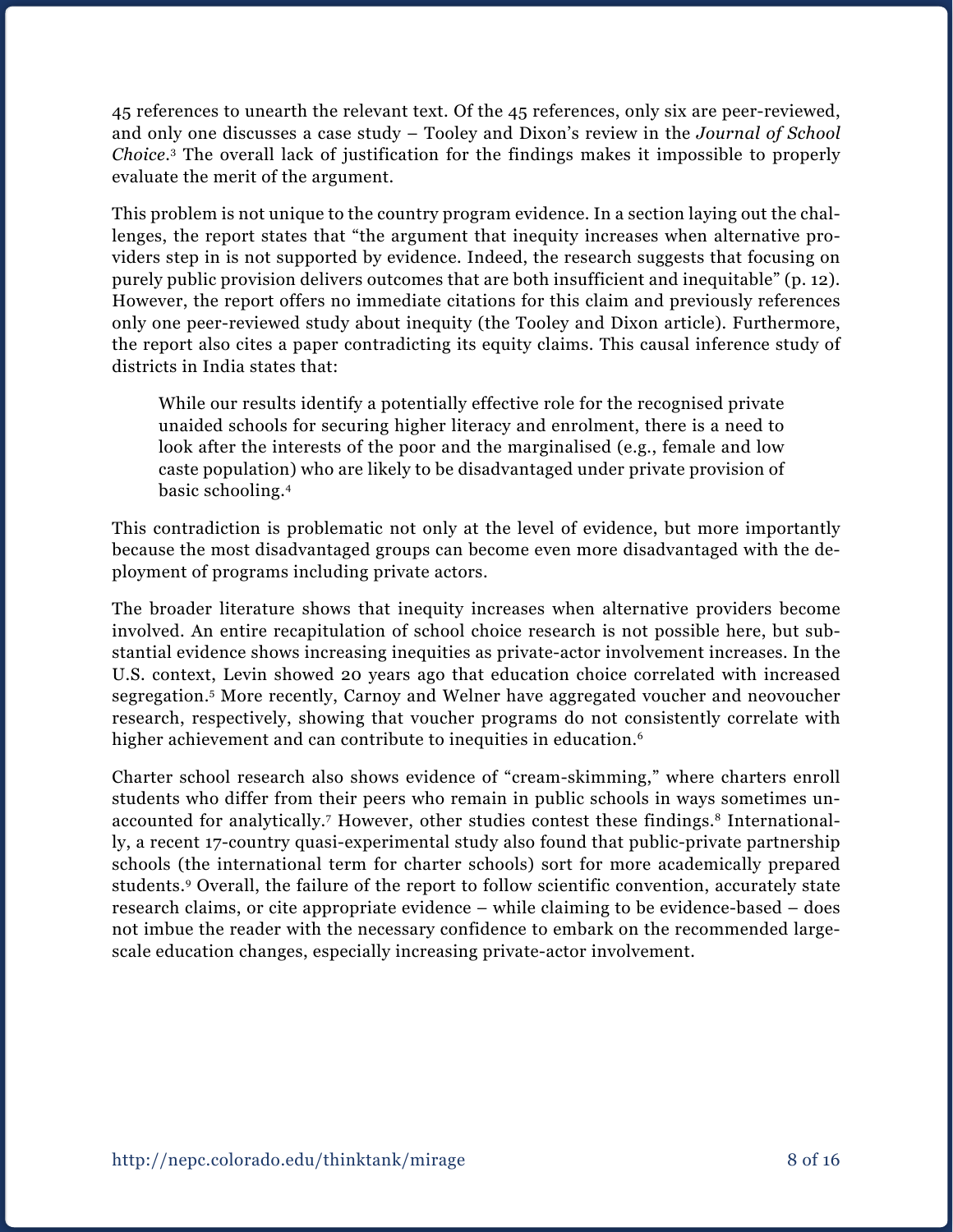# **V. Review of the Report's Methods**

This report does not present original research; instead, it appears to be a policy advocacy white paper. As such, its methods include: political issue framing and reviews of empirical evidence, as well as recommendations derived from these activities. Previous sections discussed the recommendations and the nature of the evidence, so only a few key points remain to be highlighted after a discussion of the political framing.

## **Political Framing**

At the political framing level, the report begins with forewords by two government officials, both of whom have supported increasing the role of private actors in education. The first, by Sir Michael Barber, highlights the authors' claim to leave ideology behind in favor of presenting evidence and focusing on outcomes and results rather than inputs and structure (p. 6). The authors repeat this non-ideological trope throughout the report, such as when framing the drive delivery model as an example of "school choice" in which governments should "regulate to promote ecosystem growth but more or less stay out of the way of the private sector" (p. 68). However, these discussions do not mention the ideological root of the theory that markets function more efficiently than governments.

The history of this idea dates back to Milton Friedman (an original voucher proponent), further back to Friedrich Von Hayek (a "free market" advocate), and even further to Adam Smith (coiner of the phrase "the invisible hand," referring to market-based efficiency).<sup>10</sup> The report attempts to rewrite the centuries-long history of "free-market" ideology as non-ideological, thereby implying that support of publicly funded and delivered education is the only ideological position. By not acknowledging the ideological roots of the preference for private-actor involvement, the report diminishes the credibility of its methodology.

The second foreword is penned by George Werner, a former education minister of Liberia, who introduced the field trial of public-private partnerships in Liberia (p. 8). Mr. Werner publicly called for exporting charter schools to the developing world during a presentation at the American Enterprise Institute in Washington D.C. (a "free enterprise" institute).<sup>11</sup> In the foreword, he explains his rationale for experimenting with low-fee private schools, writing that "the private sector knows what it wants and is willing to make decisions quickly" (p. 9). This statement reveals multiple problematic political issues. Traditionally, what the private sector "wants" is profit, a stance that can be at odds with the requirements and responsibilities of public sector provision. Making decisions quickly can shortcut democratic input and feedback from education stakeholders and families. Finally, the sentiment embedded in Werner's comment portrays the private sector as efficient, although claims of efficiency by private actors delivering education have often not held true, as when their entry fractures the economy of scale of public education sectors.12

The report states that "more than anything, the system we advocate here is simply one that uses evidence instead of ideology, wherever that evidence points," (p. 92) but it does not deliver. Indeed, at key points in the report, anti-government ideology is clearly present. The report asserts, "we aim to show that it's impossible to expect that only focusing on govern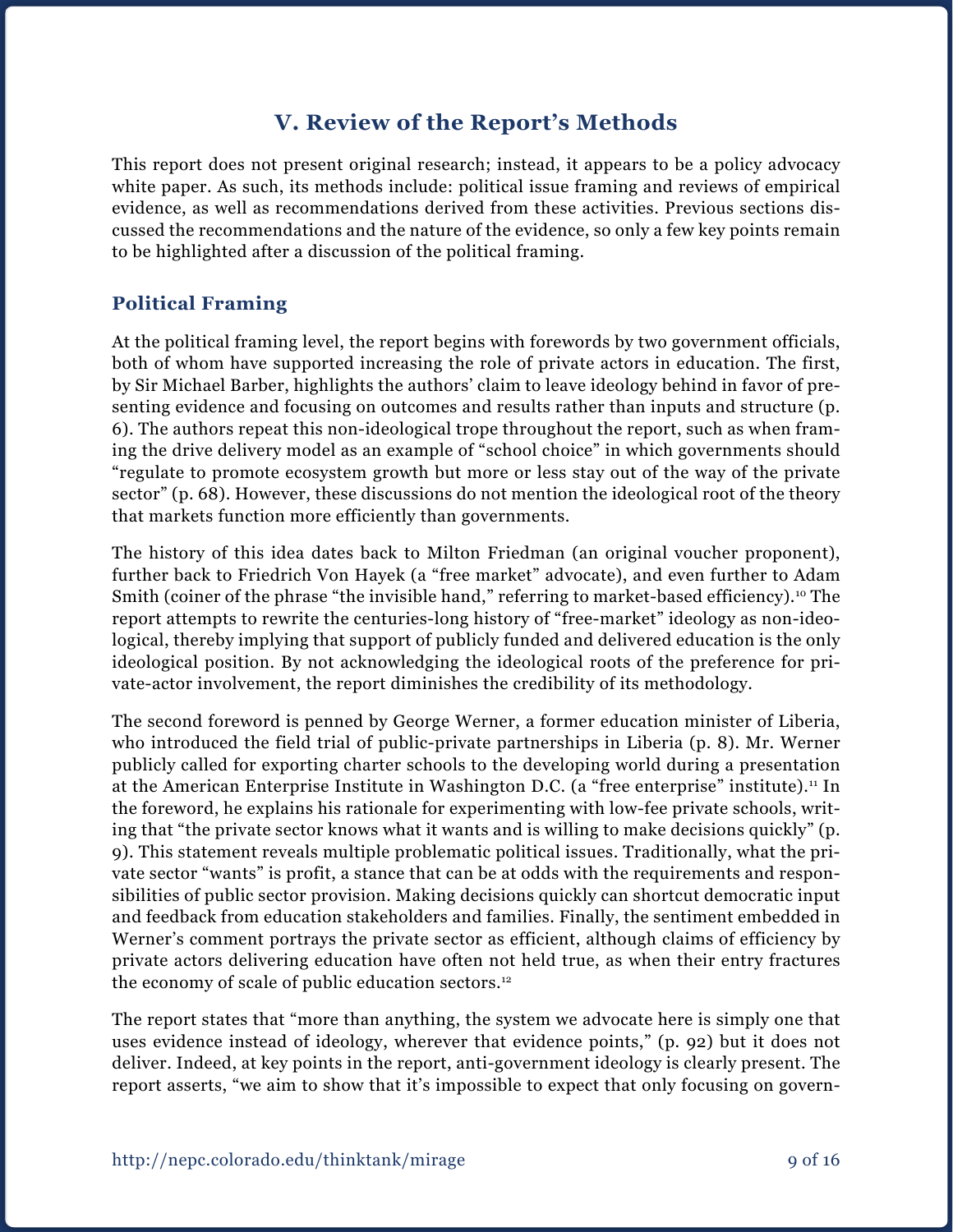ment improvement will meet the needs of all families" (p. 24). In describing the institutional entity supporting private schools in India, the report explains that "[t]he Education Alliance [TEA]. . . believes in the power of well-structured public-private partnerships to move government schools from access to quality" (p. 56).

In addition to the report's ideological bias, it also details direct political influence by the private actors. Describing the TEA's approach, the report states that "after lobbying, TEA was able to secure the operator's ability to formally 'censure' teachers for poor performance and request their transfer" (p. 57). The enactment of political agendas goes beyond the framing of a perspective and includes the authors and funders themselves. The report's authors describe themselves as having "invested in for-profit education companies and school chains serving children from low-income families in the emerging markets. . . We are non-ideological and support all types of schooling that deliver outcomes" (p. 10). The only entity cited as a funder of the report, the Omidyar Network, states on its website that "we believe that markets and technology can be forces for good but only as part of a broader social contract."<sup>13</sup>

Finally, the report discloses that the Omidyar Network is an investor in Bridge International Academies (BIA). Before committing to a field trial of eight private operators, Liberian Minister Werner (discussed above) originally planned on

outsourcing 50 schools to Bridge International Academies, a US-based for-profit provider of low-cost education. . . . If successful, many, or even all, of Liberia's schools could be outsourced to the same company.14

The report does briefly mention this initial plan and the resulting international backlash, revealing that "even still, Bridge International operated by a different set of rules that created challenges in terms of measuring the program in the first year" (p. 74). Thus, while claiming a "non-ideological stance," the report actually presents a clear free-market perspective shared by the authors, funders, and actual participants in the studies cited as evidence.<sup>15</sup>

### **Lack of Evidentiary Support**

Even ignoring the ideological political framing discussed above, the level of the case study evidence itself is not sufficient to support the scale of the policy recommendations. The sections above outlined the paucity and lack of consistency of the evidence provided. Within that evidence, the description of Liberia's program states that "beyond just the difficulty of gathering data, separating the effects with small sample sizes and very different implementation paths led to conclusions that could best be described as suggestive at this point" (p. 51). Yet the very next sentence of the report discarded that cautionary note, asserting that "caveats aside, the program demonstrated significant promise." The same issue reappears in the discussion of the program in India, with the findings reported as "obviously preliminary, but. . . enough to show significant promise that the innovations these new operators bring hold potential within the government system to improve results" (p. 60). For two of the four programs, the evidence remains "suggestive," "preliminary," and shows "promise," all of which is not an appropriate empirical threshold for a foundational shift in global education governance.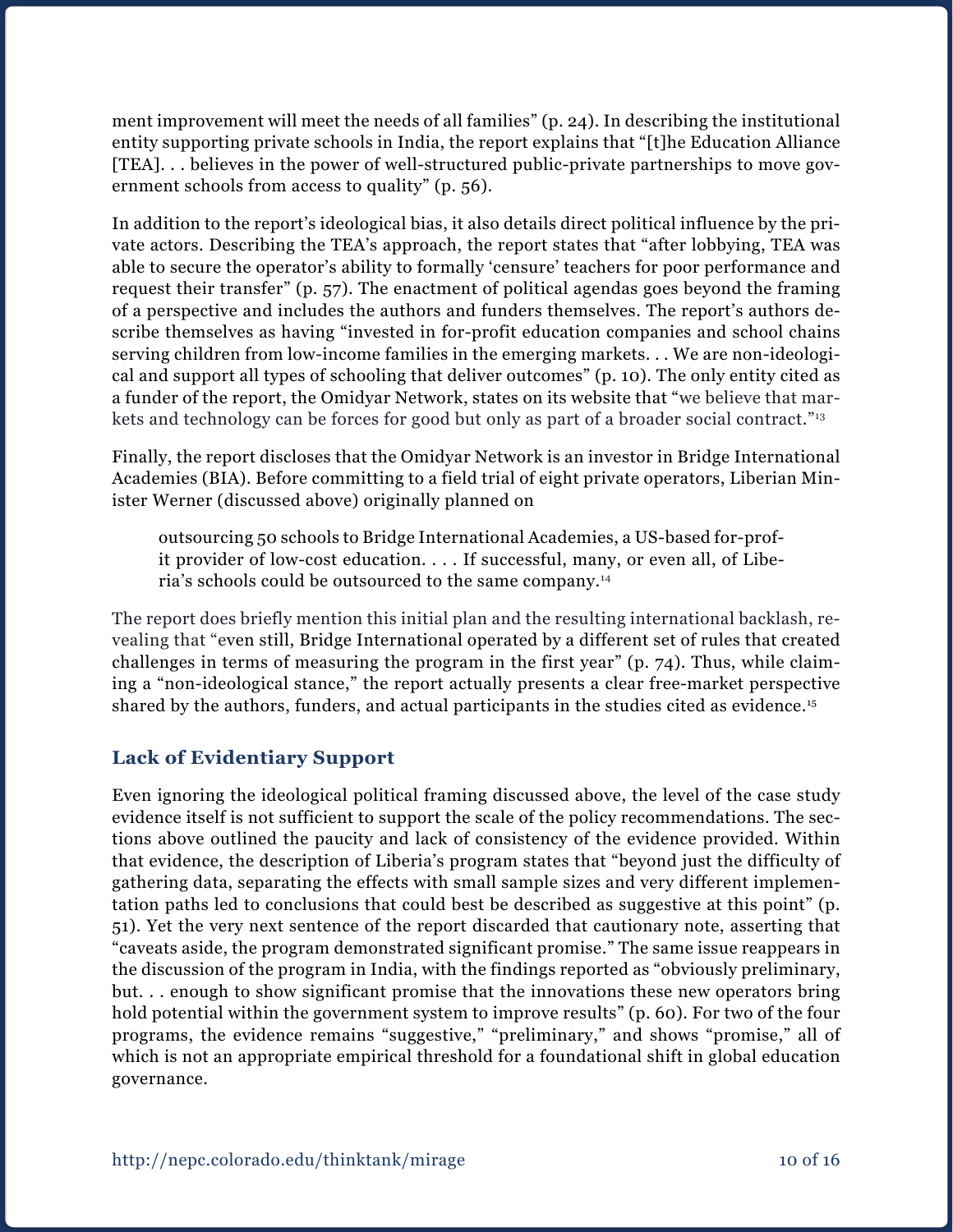#### **Broader Picture**

Taken as a whole, the report authors, governmental officials, evidence, and funders coalesce into a closed-loop ecosystem of education privatization. Figure 1 shows the actors and evidence within that ecosystem, as well as their relationships. These relationships, particularly the funding relationships, represent conflicts of interest that are inappropriate for scientific empirical research intended to undergird a global educational shift. While the report does mention the funding conflict, it does not change the fact that the funders have a material interest in a report that presents their investment (e.g., Bridge International Academies) in a positive light. On the one hand, the report does receive a vote of confidence from the former Liberian minister, but, as discussed above, he has already expressed his interest in private- actor involvement in education, rendering any sense of scientific objectivity invalid. The closed-loop system described here is a micro-level version based on this report; many macro-level analyses explain the intersections of ideology, actors, and funding within education privatization networks at the national and supranational levels.16

#### **Figure 1. Closed-Loop Education Privatization Ecosystem of Proponents, Decision Maker, Operator, and Funder**



### **Important Issues and Recommendations**

In addition to the recommendations already summarized, the report also addresses three key topics that merit mention: accountability, (de)regulation, and scalability. The report repeatedly states that education systems should be structured based on evidence and out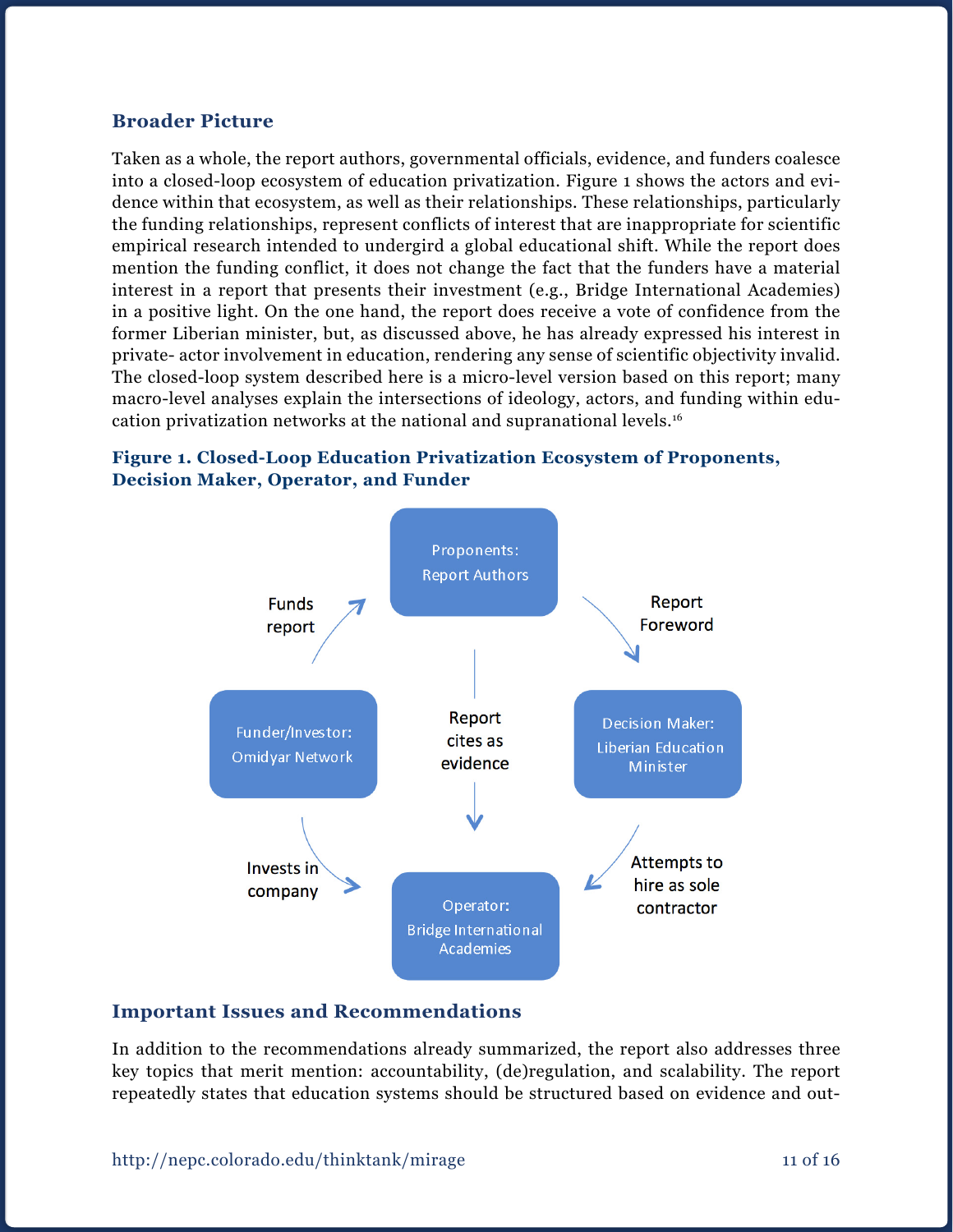comes, such as test scores. Over the past two decades, a high-stakes summative testing and accountability system in the United States has not been accompanied by improvements to the achievement gap across all subgroups (it has for some groups, but has gotten worse between others).<sup>17</sup> This time period has, however, seen a cottage testing industry evolve into a global marketplace with large corporations such as Pearson PLC earning a pre-tax profit of USD \$650 billion in 2018.18 The three authors (who have all worked for Pearson) recommend in this report the expansion of an accountability model that has not correlated with reducing educational inequities for the past twenty years.

Within this broader accountability framework, the report recommends the (de)regulation of education policies. (De)regulation appears in parentheses throughout this review because the report encourages increasing strict regulations on outcomes while simultaneously deregulating inputs, loosening rules about school providers and teacher certification. The report recommends "allowing for broad-based entry of providers by limiting entry costs and requirements so that innovations can be introduced to the system," again referencing a popular but unproven ideological point that the private sector innovates better than the public sector (p. 66). For teachers, the report states that education systems "could require teachers meet certain basic requirements to protect students, while not mandating full accreditation. . . . Further, young teachers can also demonstrate that they are in progress towards receiving qualifications within a stated time-period" (p. 71).

This model bears the same hallmarks of the emergency credentialing found in Teach for America and Teach for All programs, for example. This approach ultimately opens the classroom door to un- or under-prepared teachers who are cheaper to employ but whose presence results in an overall de-professionalization of teaching at the very moment when global attention should be shifting, according to this report, from education access to improved quality of education.

Finally, the report addresses a third important issue, scalability. Public sector education functions as a collective social agreement that tax dollars should be invested in the future of society through education. The introduction of the private sector complicates many aspects of this agreement. The report, to its credit, acknowledges that private sector funding has created a program for only some students for a significant investment of resources, that in India,

As with other case studies highlighted here, the biggest question mark for the SQEP program is the scalability. Given the importance of donor funding to this initiative and the lack of a plan for government capacity or funding to be a longterm driver of the program in Delhi, it is difficult to see a path to having this initiative cost-effectively reach millions instead of thousands of students. (p. 60)

This disclosure of the often unscalable expense of private-actor involvement reveals that the purported greater efficiency of the market-based model does not always translate to the broad demands of serving all students, especially if subsidies from private funders disappear. The report does not offer viable solutions for financing these programs that would be cost-prohibitive when scaling-up, even while recommending the expansion of the model.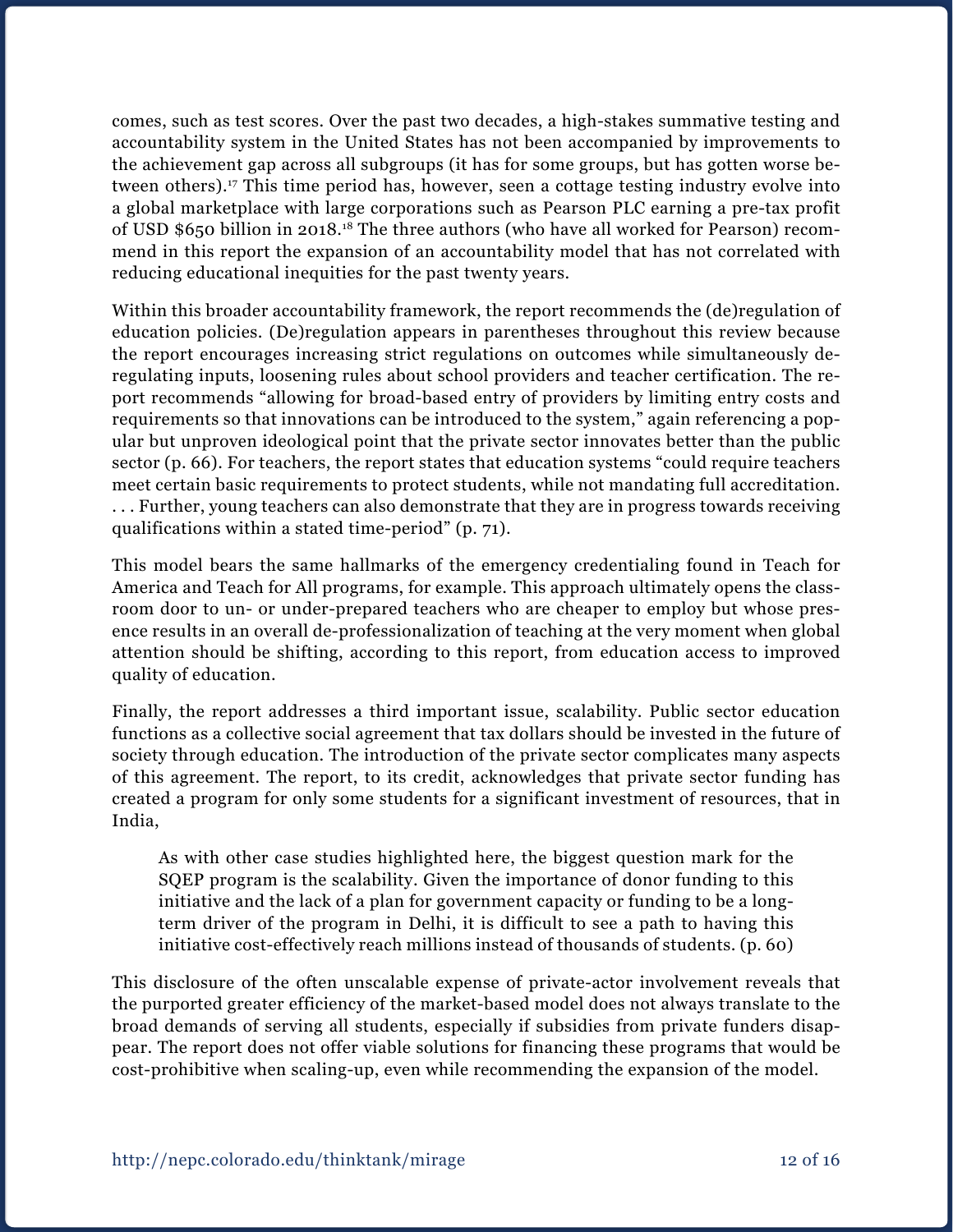#### **Alternatives**

Only towards the very end of the report does the question of different approaches appear, and that discussion is brief, although it merits much more attention. When discussing international examples, the report mentions two different types, but without discussion of either the specific cases or the implications for the role of private actors in education. First, the report mentions countries with full-scale privatization, such as Chile and the Netherlands. However, it does not discuss the level of inequality that has accompanied the national voucher program in Chile in place since 1980, leading one researcher to label it an "apartheid" education system.<sup>19</sup>

Second, the report mentions that "some education leaders we have worked with point to countries with high PISA scores like Finland, Korea, and China and argue that public providers account for the vast majority of provision in these systems" (p. 93). However, the report glosses over Finland and points out the role of shadow schooling (formalized tutoring) as an example of private-sector involvement in Asian countries in particular. Yet Finland has consistently been a top performer on international assessments while having a system that rarely tests students, focuses on whole-child, funds the teacher labor force as professionals, and has almost no private involvement.<sup>20</sup> For the past two decades, Finland's success has attracted policymakers worldwide who want to learn how to improve the quality of their education, yet Finland's successful strategies run contrary to most policy recommendations levied in this report.

# **VI. Review of the Validity of the Findings and Conclusions**

This report correctly identifies a critical issue facing education globally – that of educational quality. However, the roles of education as a social and public good, as well as its potential contribution to a higher quality life, remain unaddressed in the report in favor of a focus on outcomes and test scores. The report recommends a layered approach to solving the quality problem, from adopting a stewardship model at the top levels of government to (de)regulating the system to increasing the role of private actors in some or all aspects of education provision.

The evidence for such a fundamental shift should be vast, rigorous, and systematically presented; it is not. The report lacks adherence to scientific methods for presenting and citing research and making claims which are justified by the presented research. The report's facade of being evidence-focused and non-ideological is belied by the closed-loop education privatization ecosystem that forms the relationships between the report's authors, government officials, evidence, and funders. As such, the report's narrow focus on private-actor solutions reveals a clear ideological agenda favoring education privatization, unsubstantiated by the research presented.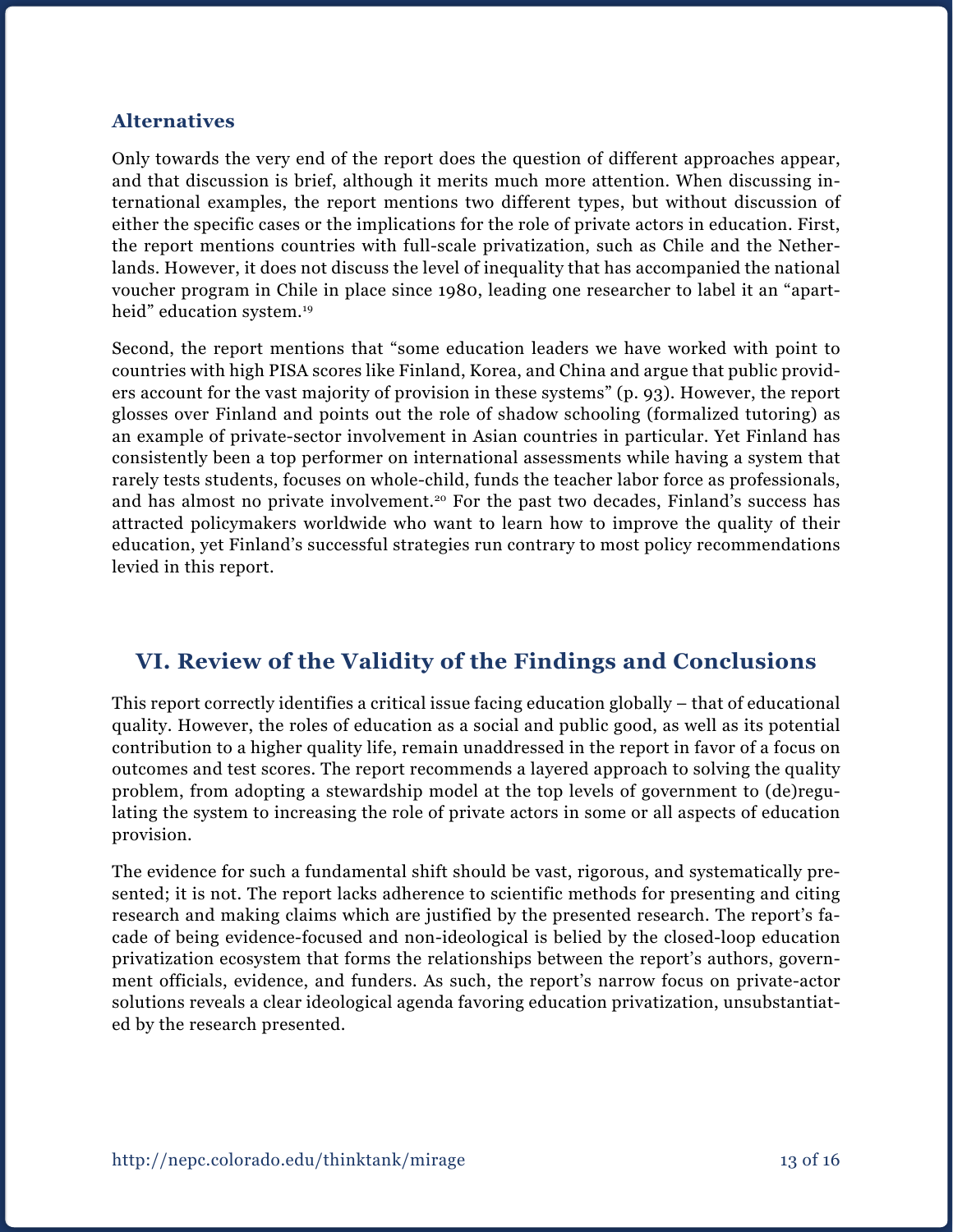## **VII. Usefulness of the Report for Guidance of Policy and Practice**

The report begins and ends with the story of an imaginary education policymaker facing the urgent need for action in the education sector. While the urgency of the story is real and the problem of education quality is well identified, the proposed solution of increased private-actor involvement remains empirically unproven in this report. Instead of presenting a rigorous case for governments and ministers ceding management of their education sectors to private entities, the connections between the report's actors reveal a strong ideological bias towards private-actor involvement without an appropriate or robust evidentiary base for the policy recommendations. Education ministers should take the suggestions in this report with a grain of salt and instead do their own investigations into the features of high-quality education systems to glean strategies that might actually deliver quality in education within the near-term timeline that faces the children in their countries.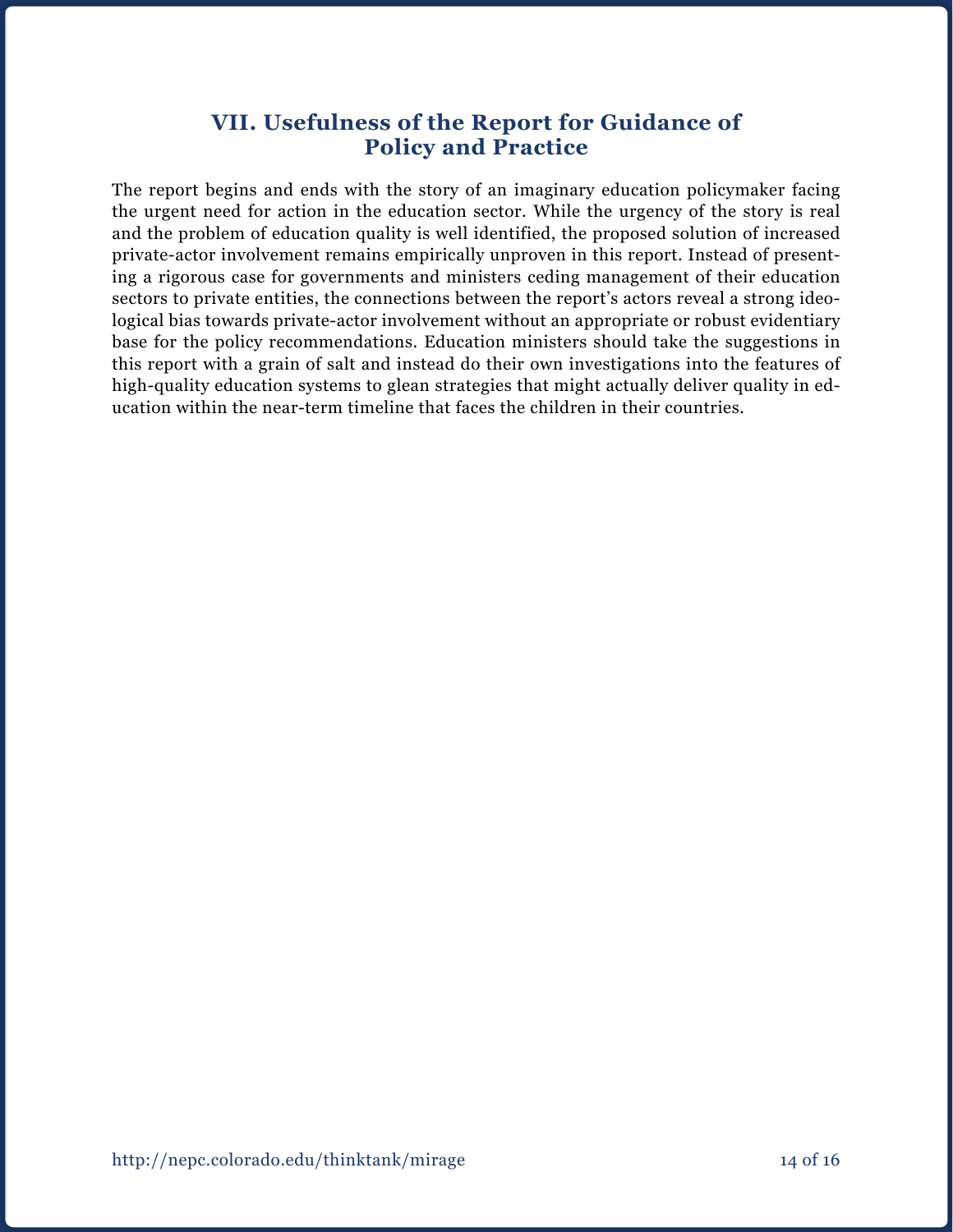- 1 United Nations Education, Scientific, and Culture Organization (1990). *World Declaration on Education for All*. New York, NY: UNESCO.
- 2 Donnelly, K., Nagarajan, A., & Lipstein, R.L*.* (2019). *Beyond the mirage: How pragmatic stewardship could transform learning outcomes in international education systems*. Publisher: Unknown. Retrieved August 15, 2019, from [https://www.seeingbeyondthemirage.com/?source=post\\_page---------------------------;](https://www.seeingbeyondthemirage.com/?source=post_page---------------------------)
- 3 Tooley, J., Bao, Y., Dixon, P., & Merrifield, J. (2011). School choice and academic performance: Some evidence from developing countries. *Journal of School Choice*, *5*(1), 1-39.
- 4 Kingdon, G.G., & Pal, S. (2013). *Can the private sector deliver education for all? Evidence from Indian districts*. Retrieved August 15, 2019, from [https://pdfs.semanticscholar.org/42f8/204d0025e802da42a6e8aa](https://pdfs.semanticscholar.org/42f8/204d0025e802da42a6e8aa1a068df2ac943a.pdf) [1a068df2ac943a.pdf](https://pdfs.semanticscholar.org/42f8/204d0025e802da42a6e8aa1a068df2ac943a.pdf);
- 5 Levin, H.M. (1998). Educational vouchers: Effectiveness, choice, and costs. *Journal of Policy Analysis and Management, 17*(3), 373-392.
- 6 Carnoy, M. (2017). *School vouchers are not a proven strategy for improving student achievement: Studies of US and international voucher programs show that the risks to school systems outweigh insignificant gains in test scores and limited gains in graduation rates*. Washington, DC: Economic Policy Institute*.* Retrieved June 20, 2019, from <https://files.eric.ed.gov/fulltext/ED579337.pdf>;

Welner, K.G. (2017). Tax credits, school choice and 'neovouchers': What you need to know. *The Conversation*, April 14, 2017. Retrieved June 20, 2019, from [https://theconversation.com/taxcredits-school-choice-and-ne](https://theconversation.com/taxcredits-school-choice-and-neovouchers-what-you-need-to-know-74808)[ovouchers-what-you-need-to-know-74808](https://theconversation.com/taxcredits-school-choice-and-neovouchers-what-you-need-to-know-74808);

Welner, K.G. (2008). *NeoVouchers: The emergence of tuition tax credits for private schooling*. Lanham, MD: Rowman & Littlefield.

7 Frankenburg, E., Ee, J., Ayscue, J., & Orfield, G. (2019). *Harming our common future: America's segregated schools 65 years after Brown*. Los Angeles, CA: The Civil Rights Project. Retrieved August 15, 2019, from [https://www.civilrightsproject.ucla.edu/research/k-12-education/integration-and-diversity/harming-our](https://www.civilrightsproject.ucla.edu/research/k-12-education/integration-and-diversity/harming-our-common-future-americas-segregated-schools-65-years-after-brown)[common-future-americas-segregated-schools-65-years-after-brown;](https://www.civilrightsproject.ucla.edu/research/k-12-education/integration-and-diversity/harming-our-common-future-americas-segregated-schools-65-years-after-brown)

Jacobs, N. (2011). Understanding school choice: Location as a determinant of charter school racial, economic, and linguistic segregation. *Education and Urban Society*, *45*(4), 459-482. [https://doi.](https://doi.org/10.1177/0013124511413388) [org/10.1177/0013124511413388;](https://doi.org/10.1177/0013124511413388)

Miron, G., Urschel, J.L., Mathis, W.J., & Tornquist, E. (2010). *Schools without diversity: Education management organizations, charter schools and the demographic stratification of the American school system*. Boulder and Tempe: Education and the Public Interest Center & Education Policy Research Unit*.* Retrieved June 20, 2019, from <https://files.eric.ed.gov/fulltext/ED509329.pdf>;

West, A., Ingram, D., & Hind, A. (2006). Skimming the cream: Admissions to charter schools in the United States and to autonomous schools in England. *Educational Policy*, *20*(4), 615-639. [https://doi.](https://doi.org/10.1177/0895904805284054) [org/10.1177/0895904805284054](https://doi.org/10.1177/0895904805284054)

8 Hoxby, C.M., Murarka, S., & Kang, J. (2009). *How New York City's charter schools affect achievement* (second report in series). Cambridge, MA: New York City Charter Schools Evaluation Project;

Zimmer, R.W., & Guarino, C.M. (2013). Is there empirical evidence that charter schools "push out" low-performing students? *Educational Evaluation and Policy Analysis*, *35*(4), 461-480. [https://doi.](https://doi.org/10.3102/0162373713498465) [org/10.3102/0162373713498465](https://doi.org/10.3102/0162373713498465)